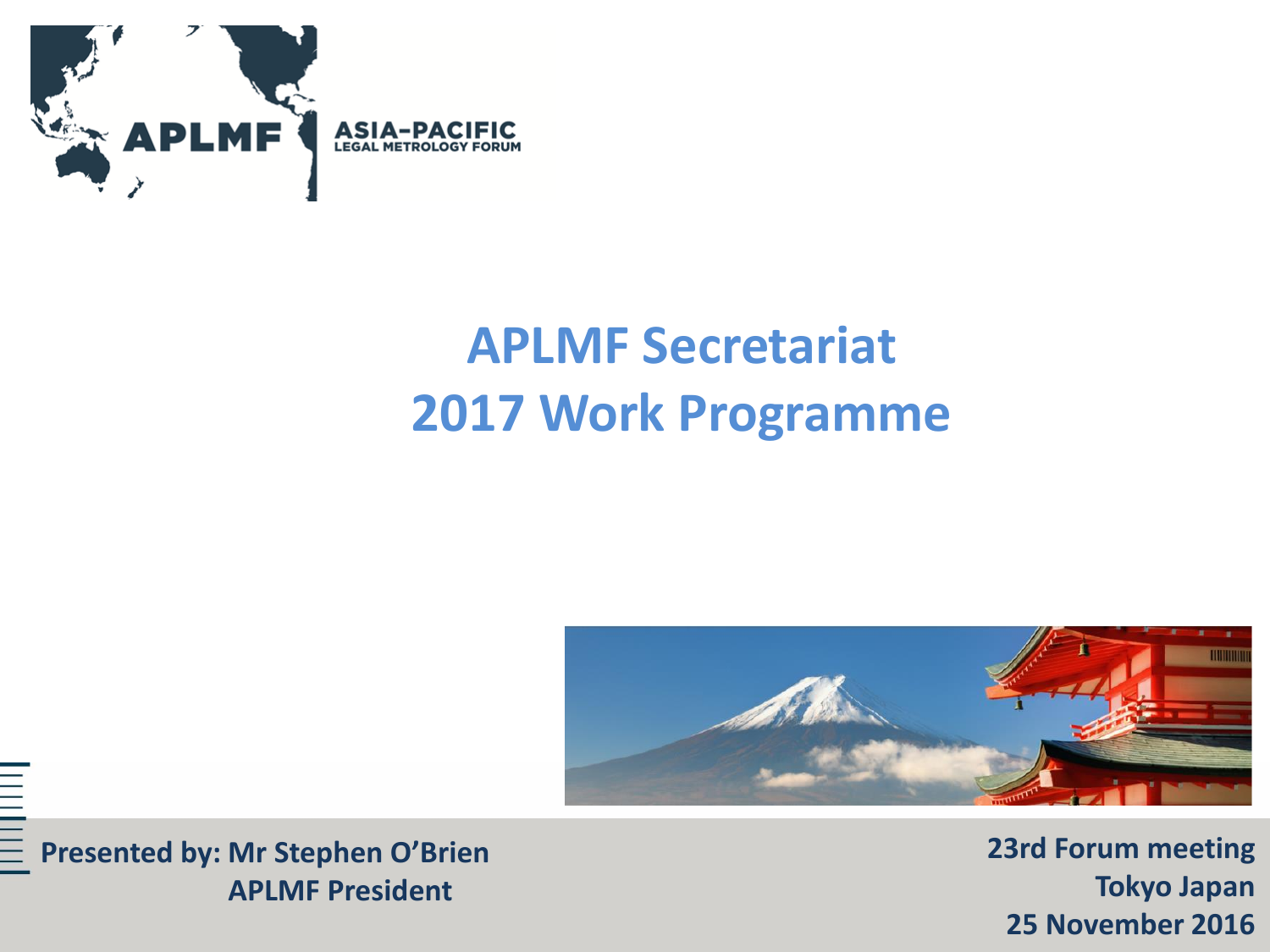

## **Secretariat Work Programme 2017**

- 1. Continue to develop the APLMF website based on member feedback.
- 2. Continue to contact APLMF member economies to update their directory information on legal metrology and contact details. This information will be kept up to date and published on the APLMF website, so it can be a useful reference for member economies and industry.
- 3. Document and consolidate the member comments and suggestions collected during the short workshop held during the 23rd APLMF Working Group meeting. The feedback will be considered by APLMF Secretariat and Executive Committee for possible response.
- 4. Continue to develop and circulate electronic newsletter to be sent to all APLMF members, BIML and secretariats of APMP and Regional Legal Metrology organisations.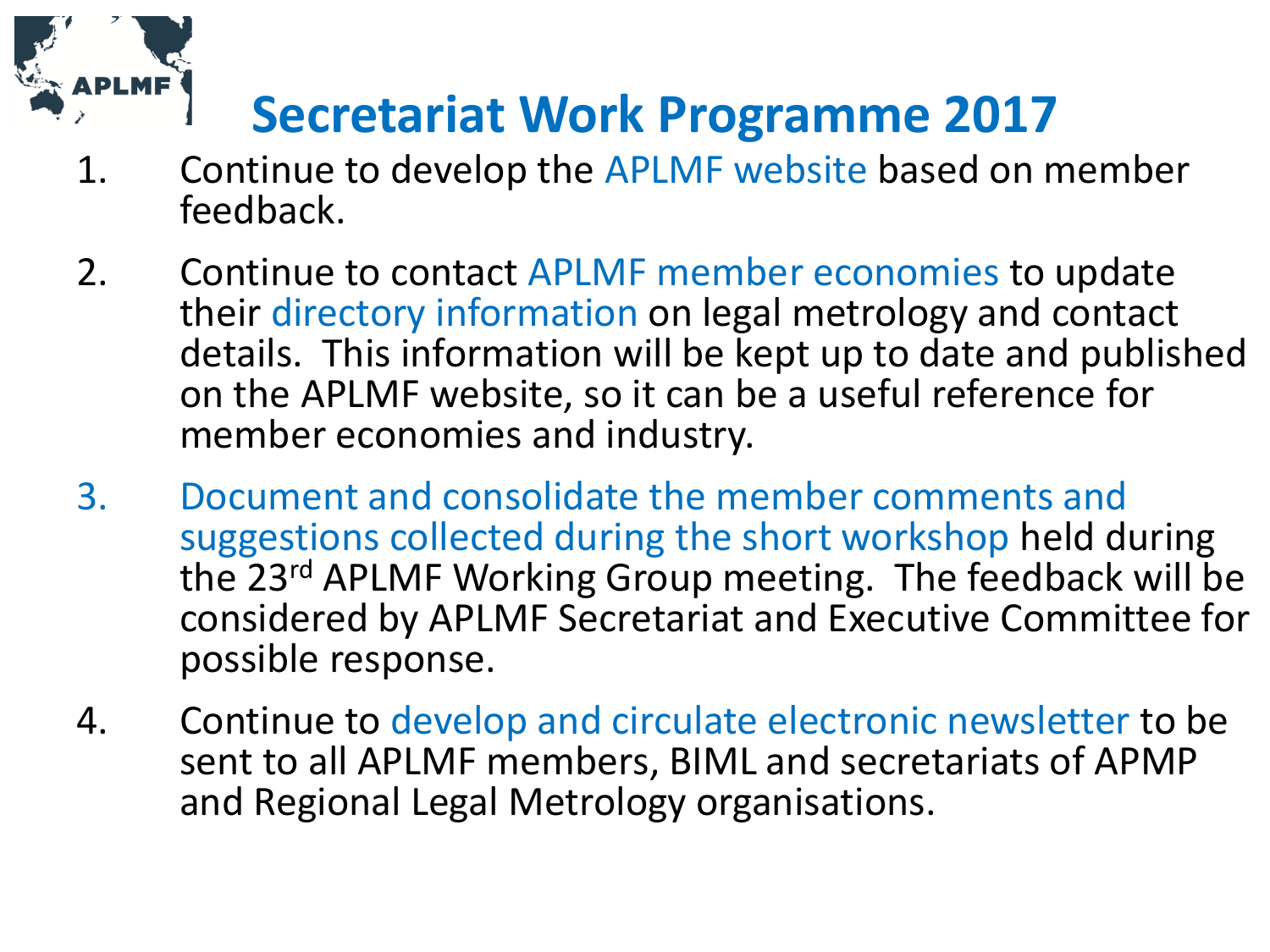

## **Secretariat Work Programme 2017**

- 5. Continue to represent APLMF on MEDEA Development Project Steering Committee and support planned project work stream activities including:
	- Support of training courses
	- Publish National Metrological Infrastructure Joint Guide 1
	- Raising Awareness of Metrology (APMP-APLMF Joint Project 2)
	- Development and trial of e-learning modules
- 6. Maintain and strengthen working relationships with OIML, APEC, other international and/or regional organisations:
	- APEC Sub-Committee on Standards and Conformance and Specialist Regional Bodies (SRB) Forum
	- OIML: Regional Legal Metrology Organisation Round Table and Countries and Economies with Emerging Metrology Systems Advisory Group and Pilot Training Centre
	- Asia Pacific Metrology Programme